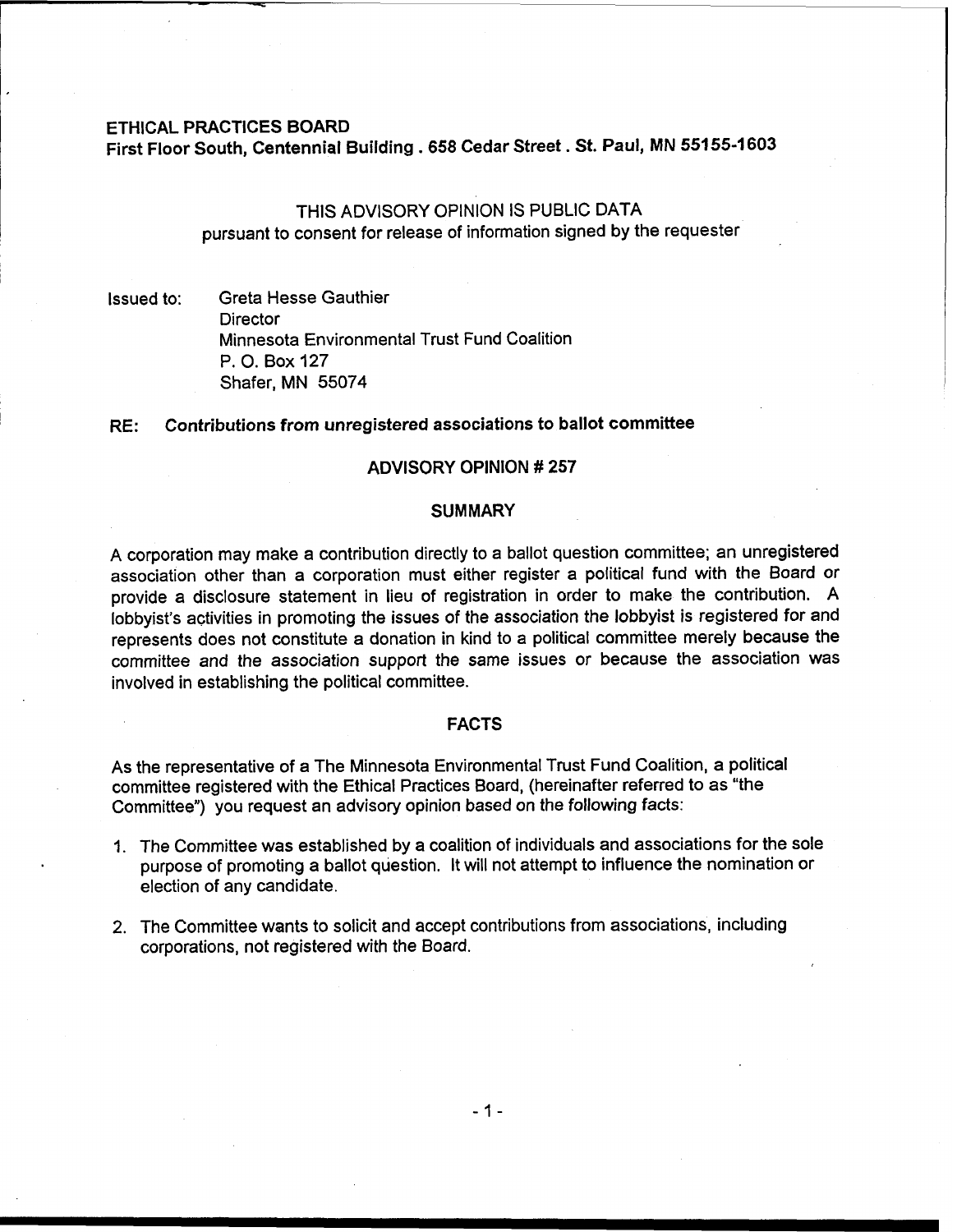- 3. Some members of the coalition which established the Committee are also lobbyist principals with legislative agendas of their own. In some cases, these individual coalition members may lobby for the ballot question as a part of their own agendas.
- 4. When coalition members use their own lobbyists to promote the ballot question, they will be doing so on their own behalf; not on behalf of the Committee. In these cases the lobbyists will register and report to the Board based on the coalition member they represent.
- 5. The Committee wants comply with all of the provisions of Minnesota Statutes, chapter IOA, when it accepts contributions or engages in its other activities.

### ISSUE ONE

What requirements must be met under Minnesota Statutes, chapter IOA, for a corporation to make, and for the Committee to accept, a contribution of more than \$100?

### OPINION

Minnesota Statutes, chapter 1 **OA,** imposes no requirements on a corporation making a contribution to the Committee. The Committee is required to keep records and report the contribution in the same way it records and reports all other contributions received.

The Committee was established and registered as a "political committee", which is "any association . . . whose major purpose is to influence the nomination or election of a candidate or promote or defeat **a** ballot question". Minn. Stat. § lOA.01, subd. 15. The Committee, which will not seek to influence the nomination or election of any candidate, is commonly referred to as a "ballot question committee".

Chapter IOA also recognizes "unregistered associations", which are groups or entities which are not political committees or political funds registered with the Board. Corporations are a particular type of unregistered association.

Generally, the treasurer of a political committee may not accept a contribution of more than \$100 from an unregistered association without receiving a prescribed additional disclosure statement at the same time. Minn. Stat. § 10A.22, subd. 7.

Donors are also restricted by a provision that no association other than a political committee may make contributions of more than \$100 in any one year unless the transfer is made from a political fund registered with the Board. Minn. Stat. § 10A.12, subd. 1.

While corporations may not make contributions to influence the nomination or election of candidates, Minn. Stat., Chapter 211B includes specific provisions related to corporate contributions to promote or defeat ballot questions. The Chapter 10A requirements for corporate contributions to ballot question committees must be determined in the context of the relevant Chapter 10A provisions, but also in the context of the statute granting corporations the right to participate in ballot question activities. Minn. Stat. § 211B.15, subd. 4, provides that: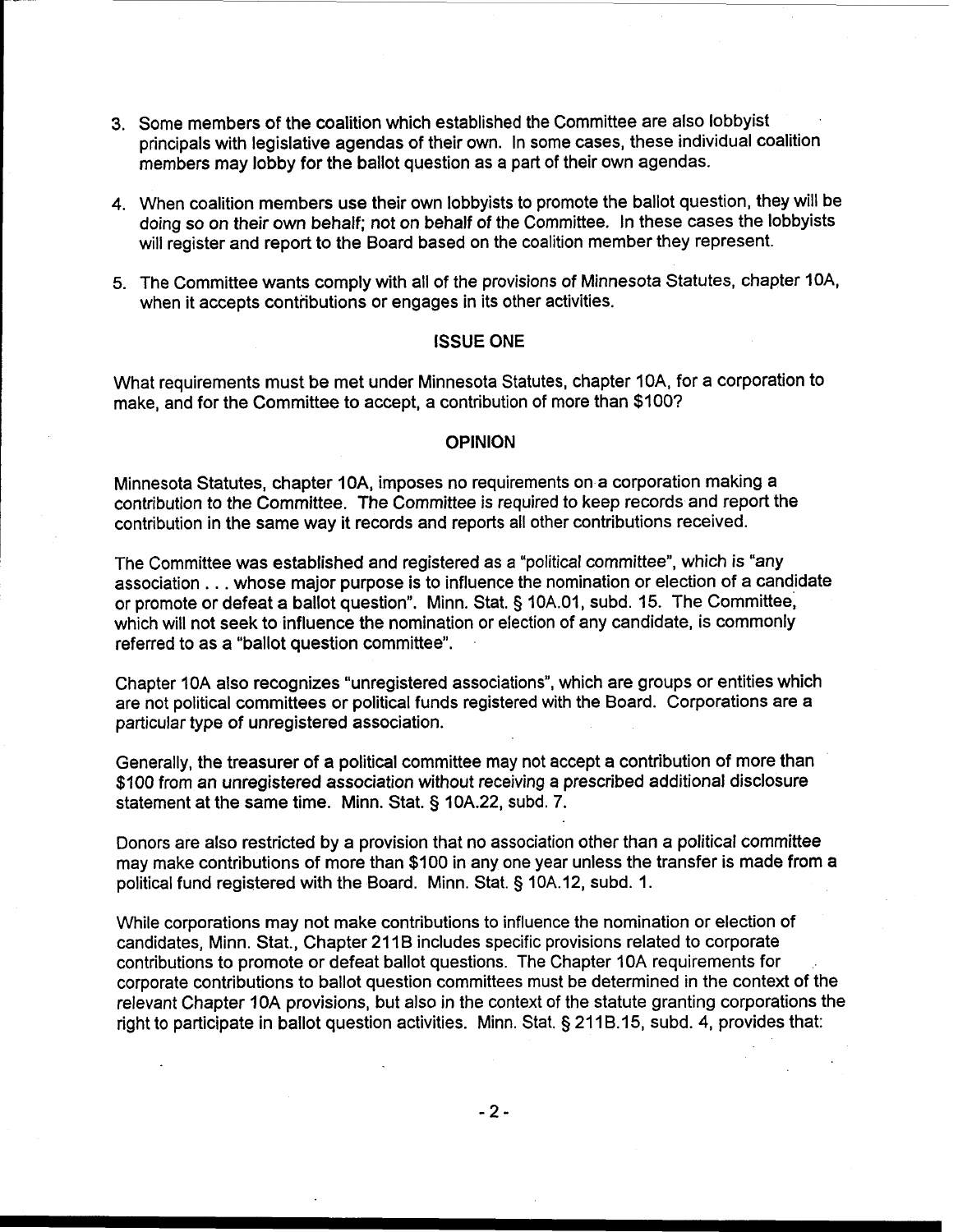"A corporation may make contributions or expenditures to promote or defeat a ballot question, to qualify a question for placement on the ballot unless otherwise prohibited by law, or to express its views on issues of public concern. A corporation may not make a contribution to a candidate for nomination, election, or appointment to a political office or to a committee organized wholly or partly to promote or defeat a candidate."

While Chapter 211B is not within the jurisdiction of the Board to interpret, we must acknowledge its provisions when they bear on the interpretation of Chapter 10A, for which we are responsible.

We believe that the specific grant of authority to make contributions to promote or defeat ballot questions provided in Chapter 211B is irreconcilable with, and therefore supersedes, the Chapter 10A restrictions otherwise imposed on contributions from unregistered associations. Thus, a corporation may make a contribution directly to a ballot question committee free of any restriction found in Chapter 10A.

The Board first adopted this position in 1980 when it issued advisory opinion #73. In that opinion, the Board said: "A corporation may spend money to promote or defeat ballot questions either by registering its own political fund or by contributing to an already registered political fund".

The Board sees no reason to deviate from its prior opinion. While opinion #73 dealt with contributions from a corporation to a political fund, we see no basis for a different rule relating to contributions to a political committee, as is the case considered in this opinion.

The Board notes, as did the Board in 1980, that the receiving committee will report the contribution and all expenditures resulting from it. We also note that the committee under consideration in this opinion will limit its activities to the ballot question. This restriction eliminates the possibility of a violation of the §211B.15 prohibition on corporate contributions to mixed purpose committees.

# **ISSUE TWO**

What are the Minnesota Statutes, chapter 10A, requirements for an unregistered association other than a corporation to make a contribution of more than \$100 to the Committee?

# **OPINION**

An unregistered association, other than a corporation, which wishes to make a contribution of more than \$100 to a ballot question committee must either (1) register a political fund with the Board and make the contribution through the political fund or (2) provide a disclosure statement with the contribution pursuant to Minn. Stat. § 10A.22, subd. 7, and the requirements set forth under Issue Three of this opinion. Whether both options are available to a particular association depends on the sources of funds from which the association intends to make the contribution.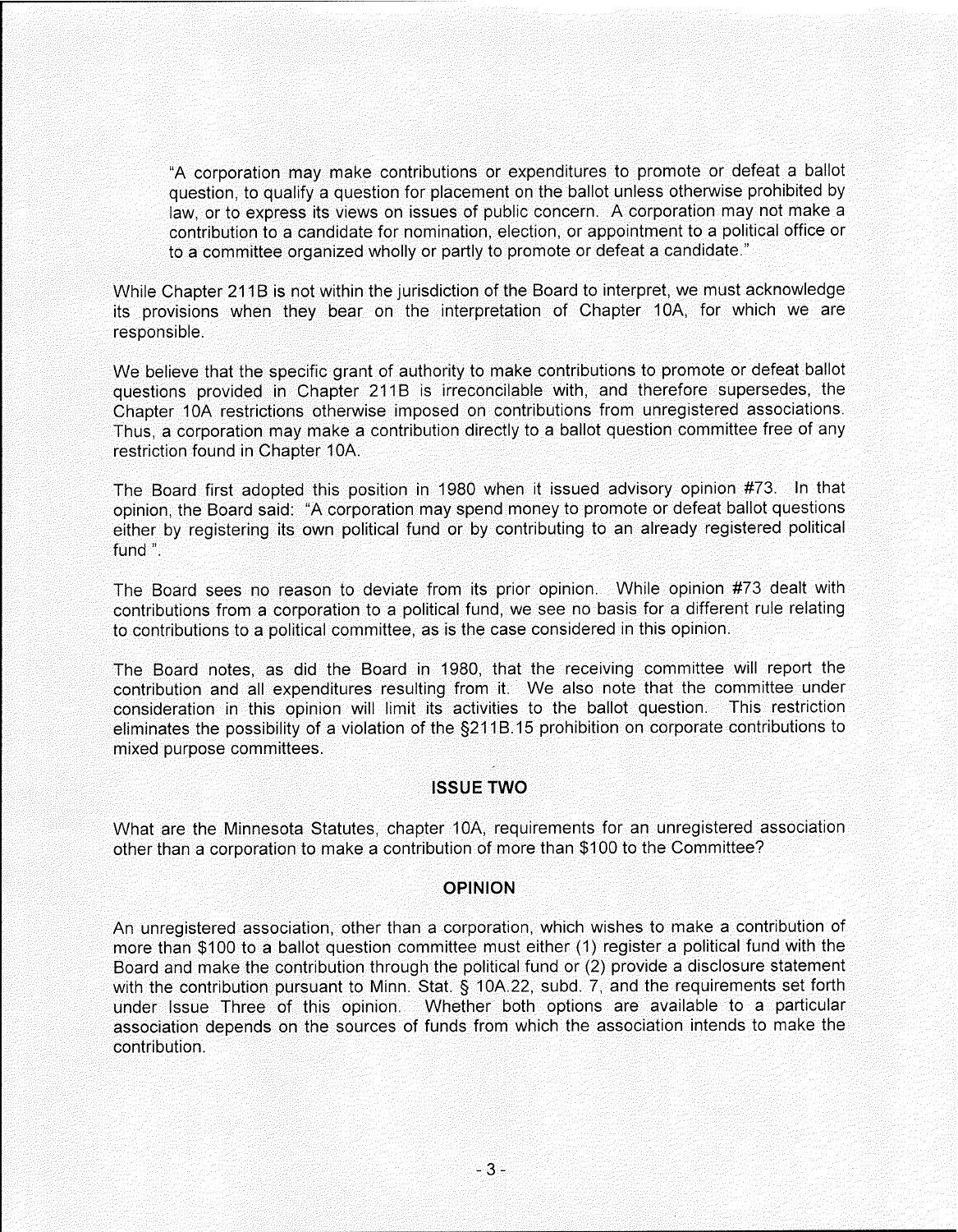Only corporations benefit from the specific Chapter 211B authorization of ballot question contributions. Therefore, we must independently examine the requirements of Chapter 10A as they relate to non-corporate unregistered associations.

We first consider the unregistered association which intends to make contributions from membership fees or dues. Such an association may register a political fund of its own, directly transfer membership fees or dues to its fund under Minn. Stat. § 10A.12, subd. 5, and then make contributions from the fund. By registering a political fund, the association removes its political activities from those of an unregistered association and must comply with the requirements imposed on all political funds. This option is only available for the transfer of membership fees and dues, and only for the transfer of those moneys to the association's own political fund.

An unregistered association may also make a contribution to the Committee if it meets the disclosure statement requirements of Minn. Stat. § 10A.22, subd. 7. This is the only option available for an unregistered association which intends to make contributions from association receipts from other than membership fees or dues. This option is also available to associations that wish to make contributions from membership fees or dues without registering a political fund. Minn. Stat. § 10A.22, subd. 7.

To comply with the S10A.22 disclosure statement requirement, a statement meeting the requirements described in Issue Three of this opinion must be provided by the contributing association at the time the contribution is made. The receiving committee is required to file copies of each disclosure statement with its Report of Receipts and Expenditures for the period during which the contribution was received.

We finally note that any association which accepts contributions of more than \$100 to promote or defeat a ballot question must register as a political committee or must register a political fund as a result of accepting the contributions. See Minn. Stat. § 10A.01, subds. 15 and 16, and § 10A.14. For that reason, any contribution of more than \$100 to your committee from an association specifically raising money for the ballot question must come from a registered political committee or political fund.

### **ISSUE THREE**

What must be disclosed in a statement given with a contribution by an unregistered association under Minn. Stat. § 10A.22, subd. 7, and what time period must the disclosure statement cover?

#### **OPINION**

Minn. Stat. § 10A.22, subd. 7, requires a statement which meets the disclosure and reporting period requirements of Minn. Stat. § 10A.20. The statement must be certified as true and correct by an officer of the contributing association and must cover the period from 30 days preceding the contribution, or from the beginning of the reporting period during which the contribution is made, whichever is longer.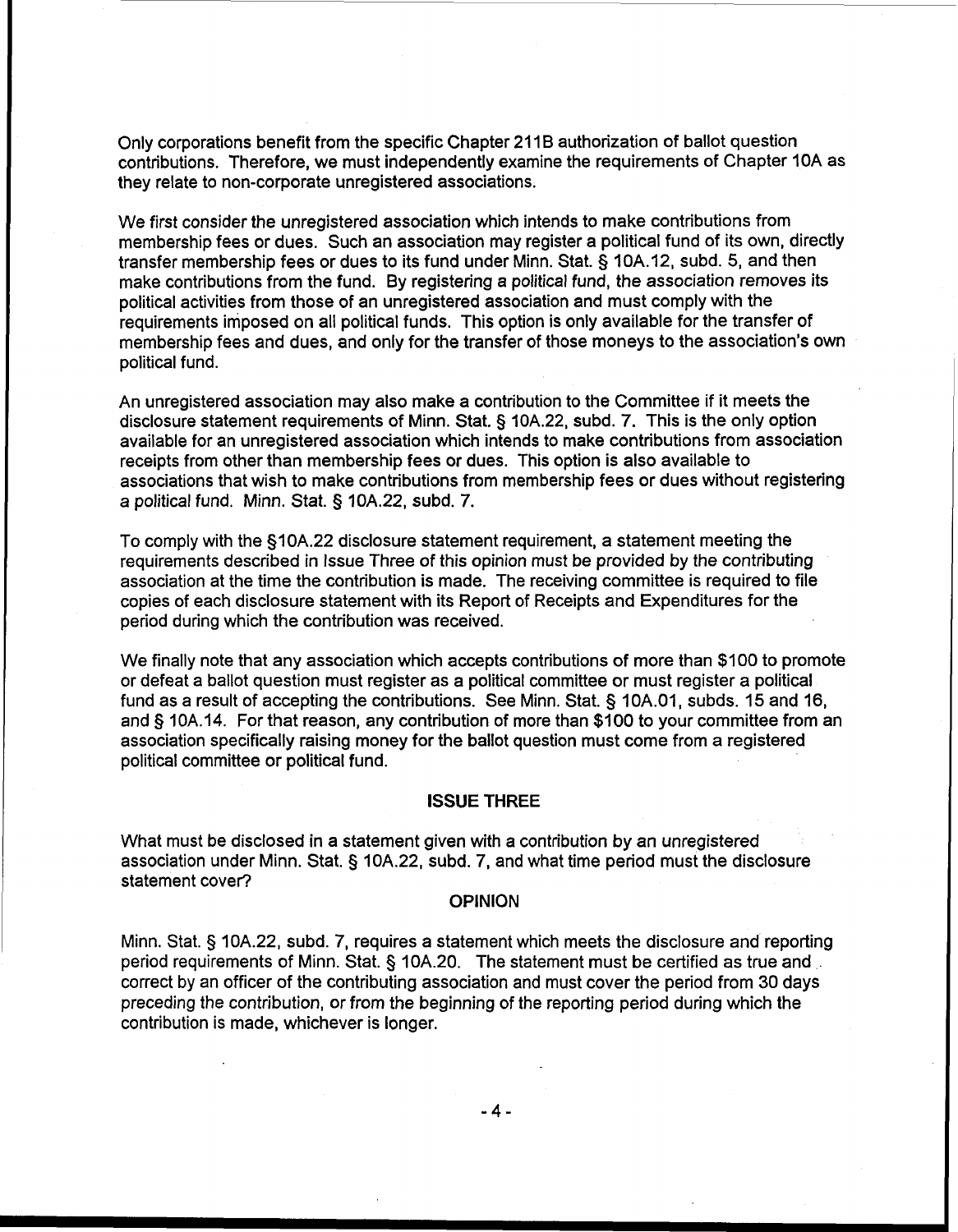We have previously noted in this opinion that if an association raises more than \$100 to influence the nomination or election of a candidate as defined in Minnesota Statutes, chapter 1 OA, or to promote or defeat a Minnesota ballot question, it is subject to independent requirements that it register with the Board. Thus the procedure described in Minn. Stat. § 10A.22, subd. 7, and in this opinion, is not available to such an association.

For those associations whose major purpose is to influence nominations or elections at the local level, in other states, or at the federal level, all of the information specified in Minn. Stat. § 10A.20 must be provided on the disclosure statement. Examples of associations included in this group are political action committees or campaign committees involved in local, non-Minnesota, or federal elections . These associations may meet the disclosure requirement by completing the form which the Board provides to its registered political committees.

For unregistered associations for which political activity is not a major purpose, the disclosure requirements of Minn. Stat. § 10A.20 are not as readily applied. These associations consist primarily of unincorporated businesses which want to make limited contributions under Minn. Stat. § 10A.22, subd. **7** from their regular operating income.

The Board does not believe that the disclosure requirements applicable to this limited group of associations should be so burdensome that they become a virtual prohibition on the contributions permitted under Minn. Stat. § 10A.22, subd. 7. The Board will require all disclosure which will help inform the public about the campaign finance aspects of the contribution, but not that which is irrelevant to campaign finance and delves into the private transactions of the association.

Therefore, we set forth below the requirements for a disclosure statement to be provided by an unregistered association which does not have as a major purpose influencing political nominations or elections or promoting or defeating ballot questions and which is making its contribution solely from income derived in the ordinary course of its business. These requirements are not applicable to associations outside of this limited scope.

For such unregistered associations, the Minn. Stat. § IOA.22, subd. 7, statement must include:

- 1. The complete legal name of the contributing association and its full business address;
- 2. The name and address of the individual who authorized the contribution;
- 3. The name and address of each political committee or political fund to which a contribution has been made within the year, together with the amount and date of each transfer;
- **4.** The sum of all such transfers made during the year through the date of the statement;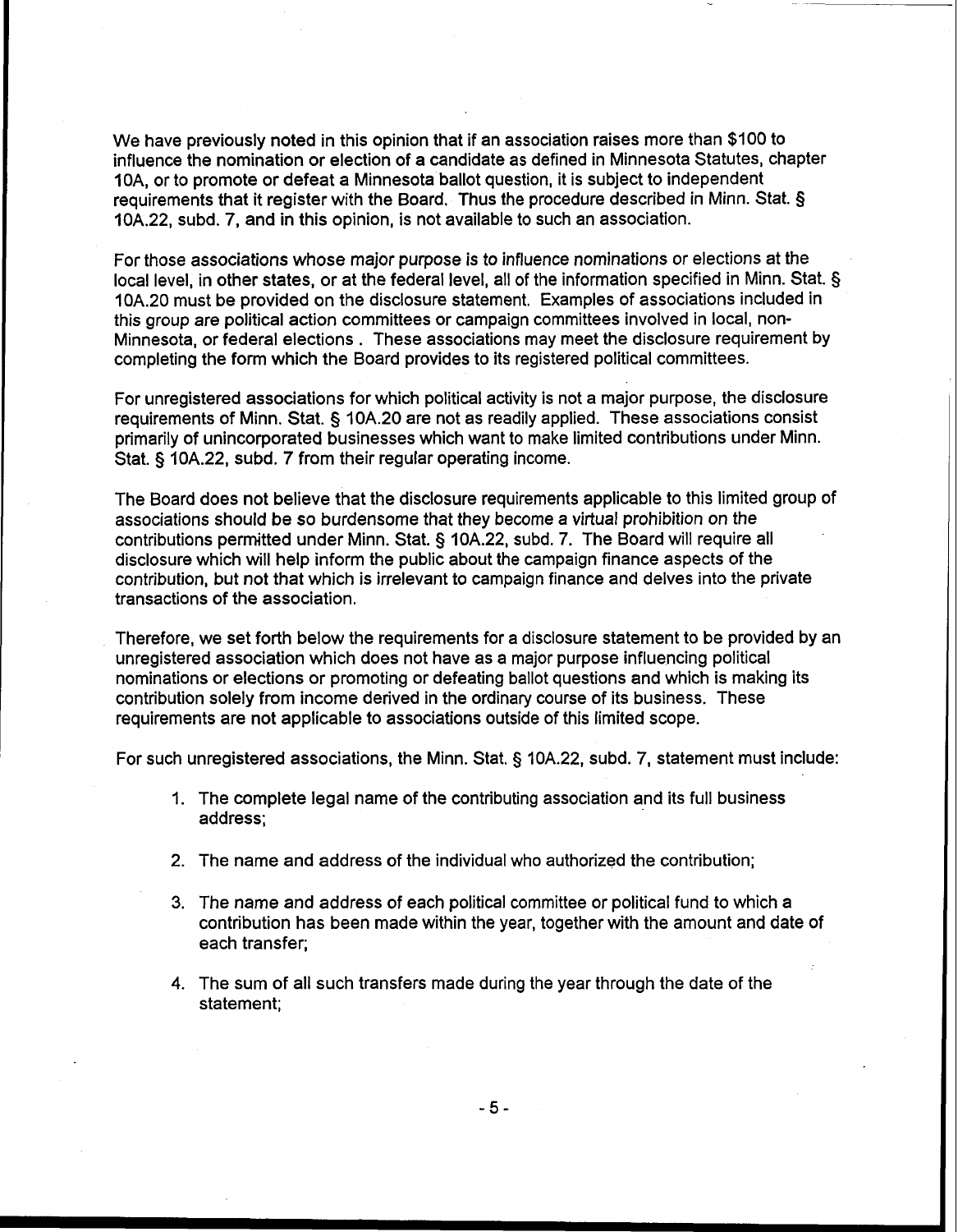5. The name and address of the individual who certifies the statement to be true and correct.

### ISSUE FOUR

Is there any difference in the requirements if the unregistered association makes its contribution by means of a donation in kind?

# OPINION

No, the requirements stated above apply to all contributions including donations in kind.

### ISSUE **FIVE**

Is there a limit to the number of times an unregistered association may make a contribution to a single committee using the Minn. Stat. § 10A.22, subd. 7, disclosure statement procedure?

### OPINION

No. While the disclosure statement procedure limits contributions to three separate political committees or political funds during a year, it does not limit the number of contributions to each of those three entities. A new disclosure statement must be provided with each separate contribution made.

# ISSUE SIX

May a political subdivision, including a local unit of government, make a contribution to the Committee, and may the Committee accept that contribution?

### OPINION

Minnesota Statutes, chapter IOA, does not prohibit contributions by political subdivisions to political committees registered with the Board. However, the Board is not able to advise you or a political subdivision with regard to the many other statutes, charters, or regulations which may limit the political subdivision's activities. A political subdivision intending to make a contribution to the Committee is advised to consult with its own legal advisors.

If a political subdivision determines that it may make a contribution to the Committee, it must provide the same statement with the contribution that an unregistered association would be required to provide.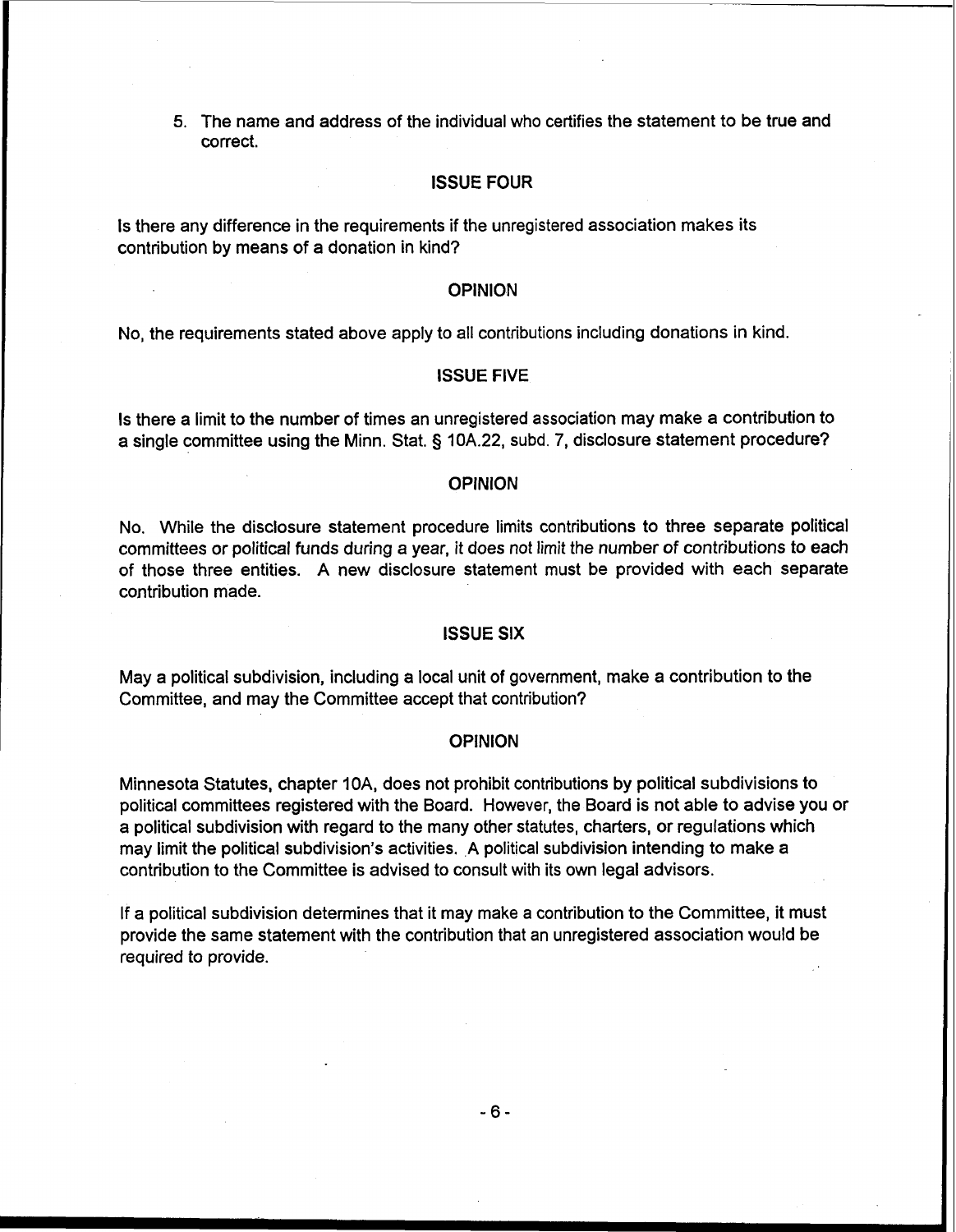# **ISSUE SEVEN**

If a member of the coalition which formed the Committee makes the Committee's ballot question one of its own priorities and has its own paid lobbyist undertake lobbying activities in support of the question, would those activities constitute a donation in kind to the Committee.

#### **OPINION**

No. Any entity may make any issue one of its lobbying priorities and lobby on behalf of that issue. As long as the lobbyist is registered on behalf of the entity and represents that entity rather than the Committee, the lobbying efforts do not constitute a donation in kind to the Committee.

Issued: / - **2~7-** *99* 

 $\sum_{i=1}^{n}$ 

Carolyn D. Rodriguez, Chair Ethical Practices Board

# **CITED STATUTES**

### **1 0A.12 POLITICAL FUNDS.**

Subdivision **1.** No association other than a political committee shall transfer more than \$100 in aggregate in any one year to candidates or political committees or make any approved or independent expenditure or expenditure to promote or defeat a ballot question unless the transfer or expenditure is made from a political fund.

### **10A.20 CAMPAIGN REPORTS.**

Subd. 2. The reports shall be filed with the board on or before January **31** of each year and additional reports shall be filed as required and in accordance with clauses (a) and (b).

(a) In each year in which the name of the candidate is on the ballot, the report of the principal campaign committee shall be filed ten days before a primary and a general election, seven days before a special primary and a special election, and ten days after a special election cycle. The report due after **a** special election may be filed on January 31 following the special election if the special election is held not more than 60 days before that date.

(b) In each general election year political committees and political funds other than principal campaign committees shall file reports ten days before a primary and general election.

If a scheduled filing date falls on a Saturday, Sunday or legal holiday, the filing date shall be the next regular business day.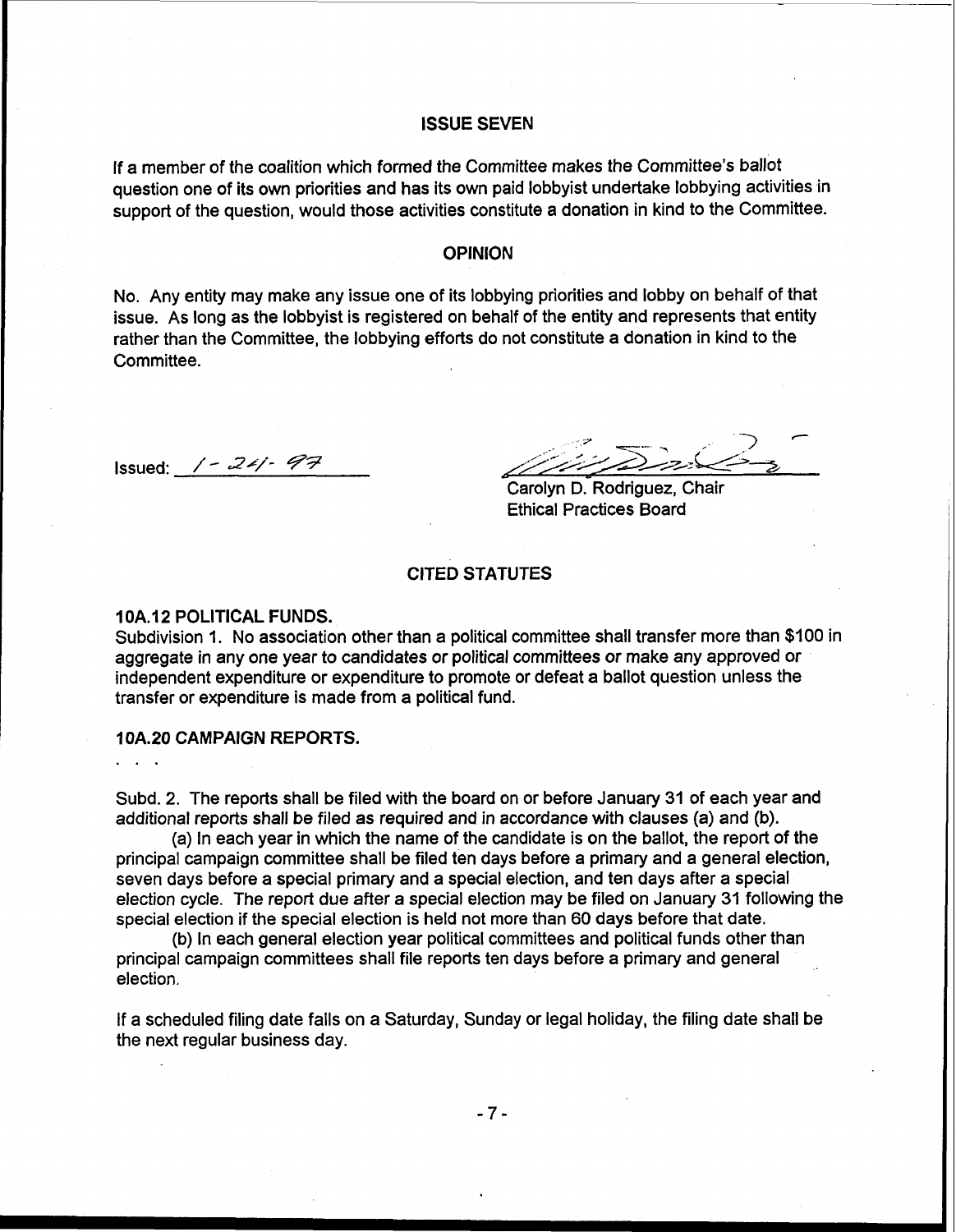Subd. 3. Contents of report. Each report under this section shall disclose:

(a) The amount of liquid assets on hand at the beginning of the reporting period;

(b) The name, address and employer, or occupation if self-employed, of each individual, political committee or political fund who within the year has made one or more transfers or donations in kind to the political committee or political fund, including the purchase of tickets for all fund raising efforts, which in aggregate exceed \$100 for legislative or statewide candidates or ballot questions, together with the amount and date of each transfer or donation in kind, and the aggregate amount of transfers and donations in kind within the year from each source so disclosed. A donation in kind shall be disclosed at its fair market value. An approved expenditure is listed as a donation in kind. A donation in kind is considered consumed in the reporting period in which it is received. The names of contributors shall be listed in alphabetical order;

(c) The sum of contributions to the political committee or political fund during the reporting period;

(d) Each loan made or received by the political committee or political fund within the year in aggregate in excess of \$100, continuously reported until repaid or forgiven, together with the name, address, occupation and the principal place of business, if any, of the lender and any endorser and the date and amount of the loan. If any loan made to the principal campaign committee of a candidate is forgiven at any time or repaid by any entity other than that principal campaign committee, it shall be reported as a contribution for the year in which the loan was made;

(e) Each receipt in excess of \$100 not otherwise listed under clauses (b) to (d);

(f) The sum of all receipts of the political committee or political fund during the reporting period;

(g) The name and address of each individual or association to whom aggregate expenditures, including approved expenditures, have been made by or on behalf of the political committee or political fund within the year in excess of \$100, together with the amount, date and purpose of each expenditure and the name and address of, and office sought by, each candidate on whose behalf the expenditure was made, identification of the ballot question which the expenditure is intended to promote or defeat, and in the case of independent expenditures made in opposition to a candidate, the name, address and office sought for each such candidate;

(h) The sum of all expenditures made by or on behalf of the political committee or political fund during the reporting period;

(i) The amount and nature of any advance of credit incurred by the political committee or political fund, continuously reported until paid or forgiven. If any advance of credit incurred by the principal campaign committee of a candidate is forgiven at any time by the creditor or paid by any entity other than that principal campaign committee, it shall be reported as a donation in kind for the year in which the advance of credit was incurred;

(j) The name and address of each political committee, political fund, or principal campaign committee to which aggregate transfers in excess of \$100 have been made within the year, together with the amount and date of each transfer;

(k) The sum of all transfers made by the political committee, political fund, or principal campaign committee during the reporting period;